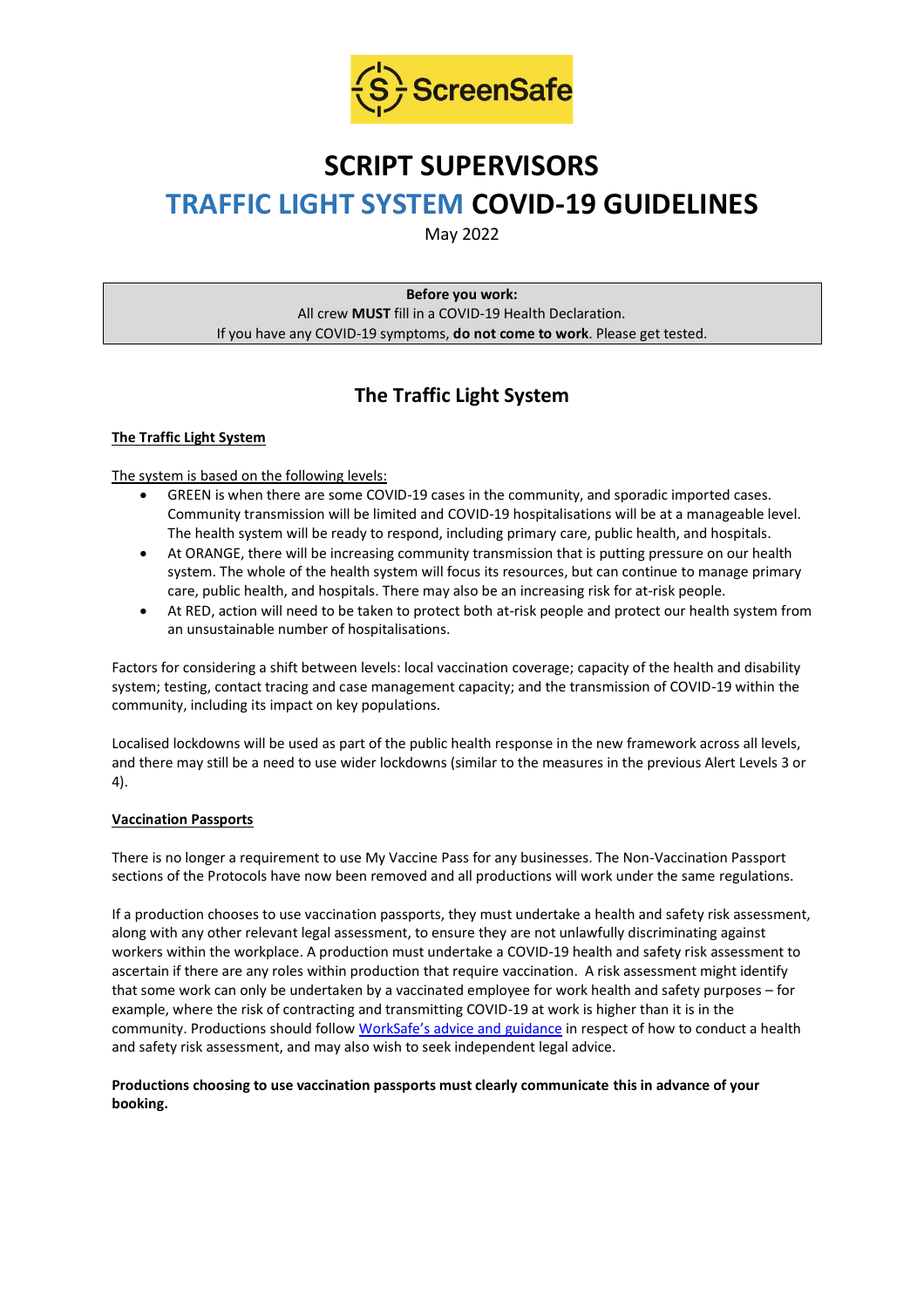|                            | <b>RED</b>                                                | <b>ORANGE</b>                | <b>GREEN</b>                                    |
|----------------------------|-----------------------------------------------------------|------------------------------|-------------------------------------------------|
| Expected                   | All scale productions,                                    | All scale productions,       | No restrictions on                              |
| productions                | provided they can work                                    | provided they can work       | production.                                     |
|                            | with minimum 1m physical                                  | with a recommended 1m        |                                                 |
|                            | distancing requirements                                   | physical distancing          |                                                 |
|                            | and strict guidelines in                                  | requirement and              |                                                 |
|                            | regards to Close Proximity                                | appropriate guidelines in    |                                                 |
|                            | work.                                                     | regards to Close Proximity   |                                                 |
|                            |                                                           | work.                        |                                                 |
| Crew                       | Crew to work from home                                    | Production should facilitate | No restrictions.                                |
|                            | where possible.                                           | crew working from home if    |                                                 |
|                            |                                                           | appropriate.                 |                                                 |
|                            | Day players, casuals and                                  |                              |                                                 |
|                            | extras need stringent                                     |                              |                                                 |
|                            | screening.<br>Minimum 1m                                  | Recommended 1m               | No restrictions.                                |
| Physical<br>Distancing     |                                                           |                              |                                                 |
| Personal                   | Face coverings are strongly                               | Face coverings are strongly  | PPE must be available for                       |
| Protective                 | recommended.                                              | recommended.                 | those who wish to (or who                       |
|                            |                                                           |                              | are requested to) use it.                       |
| Equipment                  |                                                           | Face coverings are           |                                                 |
|                            | Face coverings mandatory<br>on flights, public transport, | mandatory on flights,        | Face coverings are                              |
|                            |                                                           |                              |                                                 |
|                            | taxis, retail, public venues,<br>recommended whenever     | public transport, taxis,     | mandatory on flights.                           |
|                            |                                                           | retail and public venues.    |                                                 |
| <b>Close Proximity</b>     | leaving the house.<br>Close Proximity work can            | Close Proximity work can     | No restrictions.                                |
| Work                       | be undertaken with strict                                 | be undertaken with           |                                                 |
|                            | PPE & hygiene measures in                                 | appropriate and agreed       |                                                 |
|                            | place.                                                    | PPE & hygiene measures in    | Vigorous hygiene standards<br>to be maintained. |
| Make Up<br>Costume         |                                                           | place.                       |                                                 |
|                            | Please refer to the Close                                 |                              | Crew may be asked to wear                       |
| <b>Stunts</b>              | Proximity guidelines.                                     | Please refer to the Close    | PPE.                                            |
| Close Actor<br>Interaction |                                                           | Proximity guidelines.        |                                                 |
| Surveillance               | Surveillance testing is                                   | Surveillance testing should  | Some productions may                            |
| <b>Testing</b>             | highly recommended.                                       | be considered.               | wish to utilise regular                         |
|                            |                                                           |                              | surveillance testing.                           |
| Food / Catering            | Contactless service only.                                 | Contactless service is       | General food hygiene                            |
|                            |                                                           | recommended.                 | standards are adhered to.                       |
|                            | Unit/Craft Services should                                |                              |                                                 |
|                            | be "café-style". Or                                       | Unit/Craft Services should   | Hand washing, sanitiser                         |
|                            | individual snack packages                                 | be "café-style". Or          | stations available in all                       |
|                            | can be prepared and                                       | individual snack packages    | eating areas.                                   |
|                            | handed out.                                               | can be prepared and          |                                                 |
|                            |                                                           | handed out.                  |                                                 |

### **QUICK GUIDE TO THE TRAFFIC LIGHT LEVELS**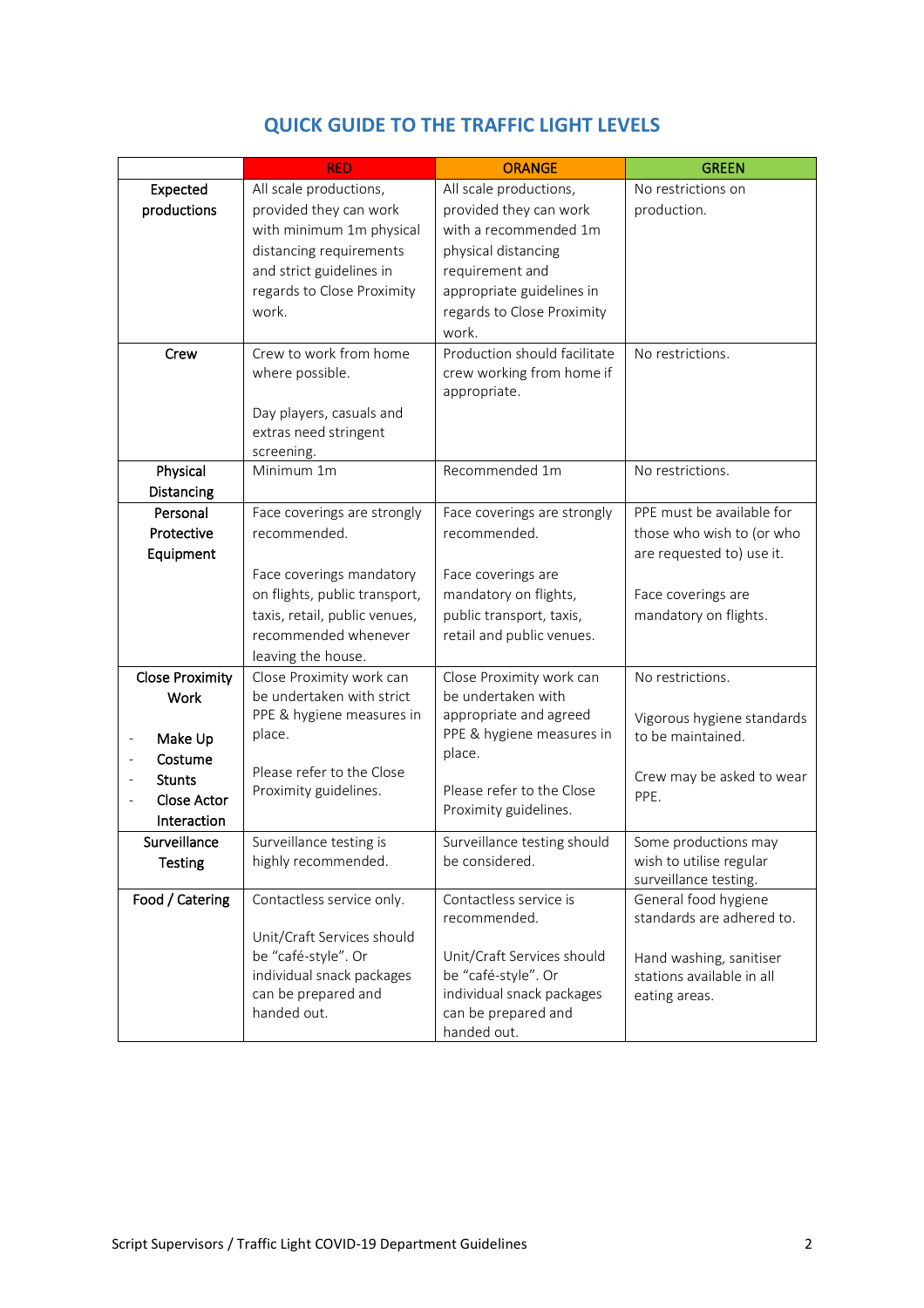### **DEPARTMENT SPECIFIC GUIDANCE – SCRIPT SUPERVISORS**

**Script Supervisors must be aware of and trained to work under the specific Traffic Light settings prior to commencing work, including the correct use of PPE and physical distancing requirements.**

**The below is a guide only and should be applied appropriate to the relevant regional Traffic Light Setting. The higher the Traffic Light level, the stricter adherence. Please consult with your H&S officer if you have any questions or concerns.**

#### **Introduction to Department undertakings:**

- Pre-Production tasks remote
- Pre-Production tasks on site / in office / in AD van
- Production and distribution of breakdowns and timings
- Crew and cast interactions / communications
- Distribution of daily production paperwork at the end of each shooting day
- Liaison with other departments prior to and during production

#### **Department Bubbles**

*No other Script Supervisors in bubble. Liaison with off-set Script Supervisor on alternate blocks or other units should be done remotely. Personal interaction not required.*

- Off Set Script Supervisor bubble (remote preparation).
- Off Set Script Supervisor bubble (production office preparation)
- On Set Script Supervisor Department bubble (Unit/Tech base only)
- On Set Script Supervisor Department bubble (Unit/Tech base AND on Set)
- On Set Department HODs/Department Liaison bubble

#### **Contact Tracing:**

- Productions are encouraged to have contact tracing of some sort in place to prevent a wider production outbreak, but it is no longer a Government requirement.
- All crew or approved site visitors must sign a COVID-19 Declaration before starting work or visiting a work site
- If using vaccination passports, production to ensure anyone entering a controlled worksite has a valid and current vaccination passport.
- All entry and exit points should be controlled and monitored.
- All workers should keep a log of non-worksite locations (i.e. stores, etc.) and interactions (meeting suppliers, location owners, etc.) they have during working hours.
- All workers are recommended to keep note of their interactions outside of work hours (whilst on a job).

#### **Personal Hygiene Requirements and Measures**

- Any worker who feels unwell must not come to work, if unwell at work they must go home.
- If a worker displays any of the symptoms of COVID-19, please call Healthline immediately (0800 358 5453) or your doctor. Production and the Health & Safety Departments must also be notified. And all close contact workers to be identified.
- If a person or persons are confirmed or probable cases of COVID-19, site closure(s) should be considered. This decision should be made on the advice of a public health officials based on information on the extent of the exposure.
- Please wash/sanitise your hands upon arrival at a work site.
- A strict personal hygiene & hand washing/sanitising regime must be observed in line with the ScreenSafe and Ministry of Health guidelines.
- Personal work stations to be cleaned/sanitised each day.
- In accordance with Ministry of Health guidelines, PPE (gloves and masks) should be available.
- Within all Traffic Light Settings, face coverings are strongly recommended. And it would be expected that most productions will require them as part of their H&S plan.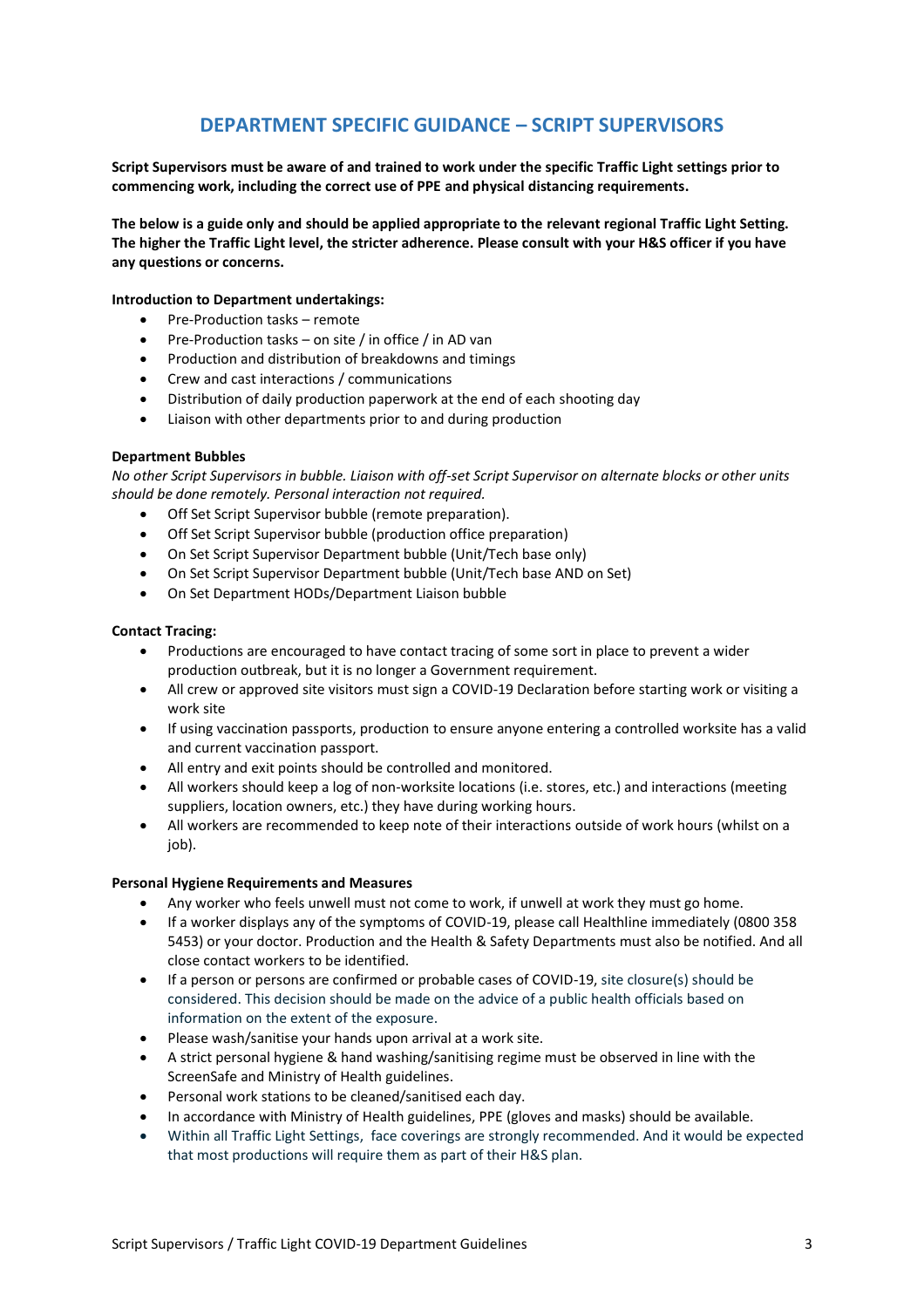- If you choose to wear PPE, the type is up to you and should be based on the level of risk for your business or service, the working proximity, the physical work area, and the length of time people are together.
- Work should only be completed within one metre if it can't otherwise be achieved. The time spent in Close Proximity needs to be kept to a minimum.

#### **Work Space Hygiene**

#### **On and off set**

- Hand sanitising stations and PPE (gloves, masks) should be readily available at production office/location/ and outside of communal facilities (ie. Portaloos).
- Equipment cleaning products should be readily available at production office/location.
- Consider workspace layout, avoid face to face desks, and space desks 1 metre apart where possible. Engineered barriers may be necessary where this separation is not practicable.
- Equipment to be used only by one person as much as possible (i.e. laptops, printers, scanners, stationery, etc.).
- Common work surfaces in production office or AD van to be cleaned regularly (i.e. door handles, shared photocopiers, taps, light switches, etc.).
- Regular cleaning of computer terminals and phones.
- Regular aeration of office space/truck, open windows when possible. Avoid recycling air.
- Air conditioning should be run on fresh air setting, not on recirculate.
- Sanitise surfaces & mop floors at the end of each day where required.
- Sanitising stations on location available outside of communal facilities (i.e. portaloos).
- Stairs should be used in preference to lifts.
- No visitors to site. Only workers involved in the project to enter any locations or work sites.

#### **Kitchen & Catering**

- Stagger lunch where possible and apply physical distancing measures.
- Depending on the current level, consider no open snacks, fruit or shared food.
- Consider lunch box style lunches to be prepared, or where appropriate, subsidy for workers who are required to bring own lunch.
- All communal cutlery & crockery must be sterilised in dishwasher. Compostable cutlery & crockery to be used if sterilisation is not possible.
- Communal kitchen items to be sanitised before & after use.

#### **Toilets, Showers & Drying Rooms**

- Physical distancing rules also apply to the use of shared facilities, including toilets, shower and drying rooms.
- Sanitising stations on location available outside of communal facilities (i.e. portaloos).
- If numbers require then add additional toilet facilities, i.e. portaloos
- Hygiene posters and signage should be clearly visible in shared spaces like kitchens, toilets, entrances and exits, etc.

#### **Interaction with Other Departments, Suppliers, Cast & Extras Meetings**

- Script Supervisor or inter-departmental meetings to be remote or on digital platforms as far as practicable. Or hold meetings in open areas wherever possible.
- PPE should be available for essential inter-departmental meetings.
- Physical distancing to be maintained on essential inter-departmental meetings and work (i.e. script read-throughs, pre-production meetings, tech recces, etc.). Use of a face covering is strongly recommended.
- Main Unit, 2<sup>nd</sup> Unit and Splinter Unit to be treated as completely different units with limited physical interactions. Script Supervisors to remain consistent to their unit. In some cases on larger jobs, there may be a need for a floating assistant who assists in breakaway units, etc.
- Reduce physical interaction with other departments as far as reasonably practicable.
- Interactions with other crew, cast and public must be as per physical distancing protocols.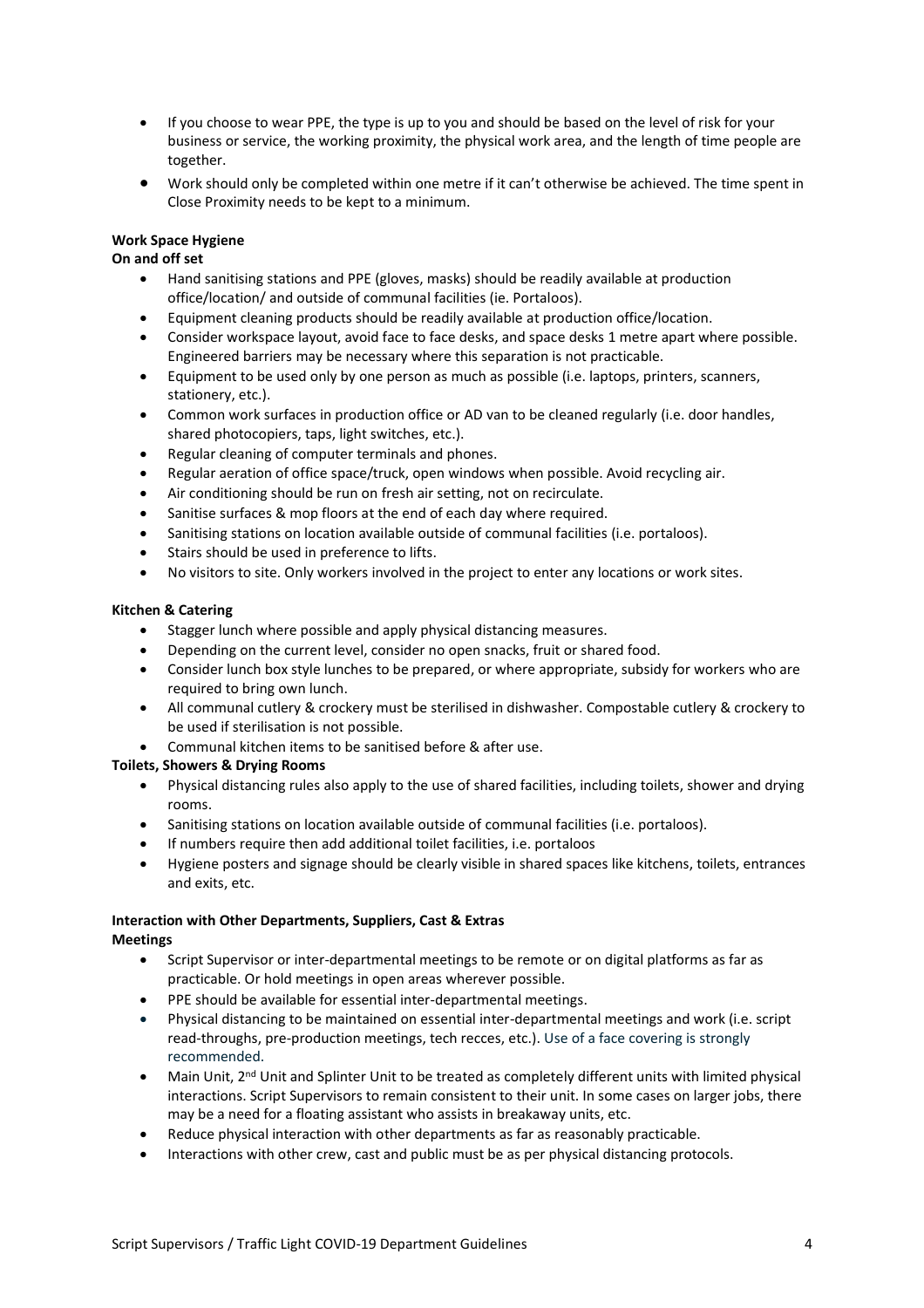#### **Travel**

- Ride-sharing is not recommended unless you are already in a small and regular work bubble and if physical distancing is maintained. Use of a face covering is strongly recommended.
- Crew who travel together should always be part of the same work bubble.
- No recycling air, clean air fan inlet only, open windows where possible.
- Shared vehicles should not be used outside work.

#### **Set Protocol**

- Sets should be treated as closed sets, with essential crew on set only.
- AD's, Location and H&S Departments to monitor numbers on set as well as entry/exit points.
- Create a zone around the camera with only one person within the zone at a time. I.e. DOP/Operator should step away from camera when adjustments needed by 1st/2nd AC or Grip/Sound (though preferably just a 1st AC would be making adjustments)
- Slating must only be done where physical distancing is achievable.
- For enclosed shooting sets, please ensure regular aeration, open windows when possible. It is recommend that crew are allowed time during the day to get fresh air.

#### **Equipment**

- Headsets / Comteks to be returned to sound for sanitising by Sound Dept at end of day. No shared headsets. Script Supervisor ONLY to handle their kit on set.
- Distribution of communal equipment and/or paperwork to be done via a separate distribution desk on location, with sanitising equipment available prior to pick up.
- Drop off or replacement of radios/batteries/accessories to be in a separate designated area isolated from clean radios. This equipment MUST be sanitised before reuse and distribution.
- No reuse of headsets/mics. New crew member, new headset/mic.
- Radios used whilst shooting (used in vehicles) should be returned to the AD van and sanitised prior to reuse.

#### **Call Sheets and Sides**

- As far as practicable, a paperless production should be the goal. I.e. no handing out of physical paperwork unless essential.
- Digital call sheets and paperwork should be used whenever practicable. If not, named paper sides, call sheets, etc. to be distributed by a designated AD or Production person, i.e. no piles of sides/call sheets to search through.
- A waste/shredding bin for used sides/call sheets at the end of the day should be available.

#### **Cast**

- COVID-19 information to be distributed to cast prior to their arrival on set.
- All cast must fill in a COVID-19 Health Declaration prior to work.
- Consider number of cast and their health (elderly, etc.) and the ability for physical distancing both on and off-set before commencing production.
- Face masks/coverings and PPE shall be made available to all cast.
- Cast may be asked to use a face covering whenever practicable. Some productions may require this as part of their H&S plan.
- All cast to wash/sanitise hands on arrival at location/studio.
- A COVID-19 induction and health check on arrival by a competent person, i.e., registered nurse, paramedic or the safety officer.
- Whenever possible, a specific cast area must be set up with physical distancing observed.
- Whenever possible, one AD or Production person should be assigned to key cast and another AD or Production person assigned to extras/additional cast.
- Personal bags or items should be left in the cast/costume/make up area.
- Each cast member may want a water proof wet bags for their personal items to travel to set. Only designated crew or cast to carry this, and only cast member is to put things in & take things out.
- No phones on set, no one else to handle cast personal belongings.
- Disposable Cast water bottles are recommended. Cast to handle their own food no double handling.
- AD/Production crew to sign in/out cast at the start and end of the working day. Contactless is preferred so you should consider using electronic systems if practicable.